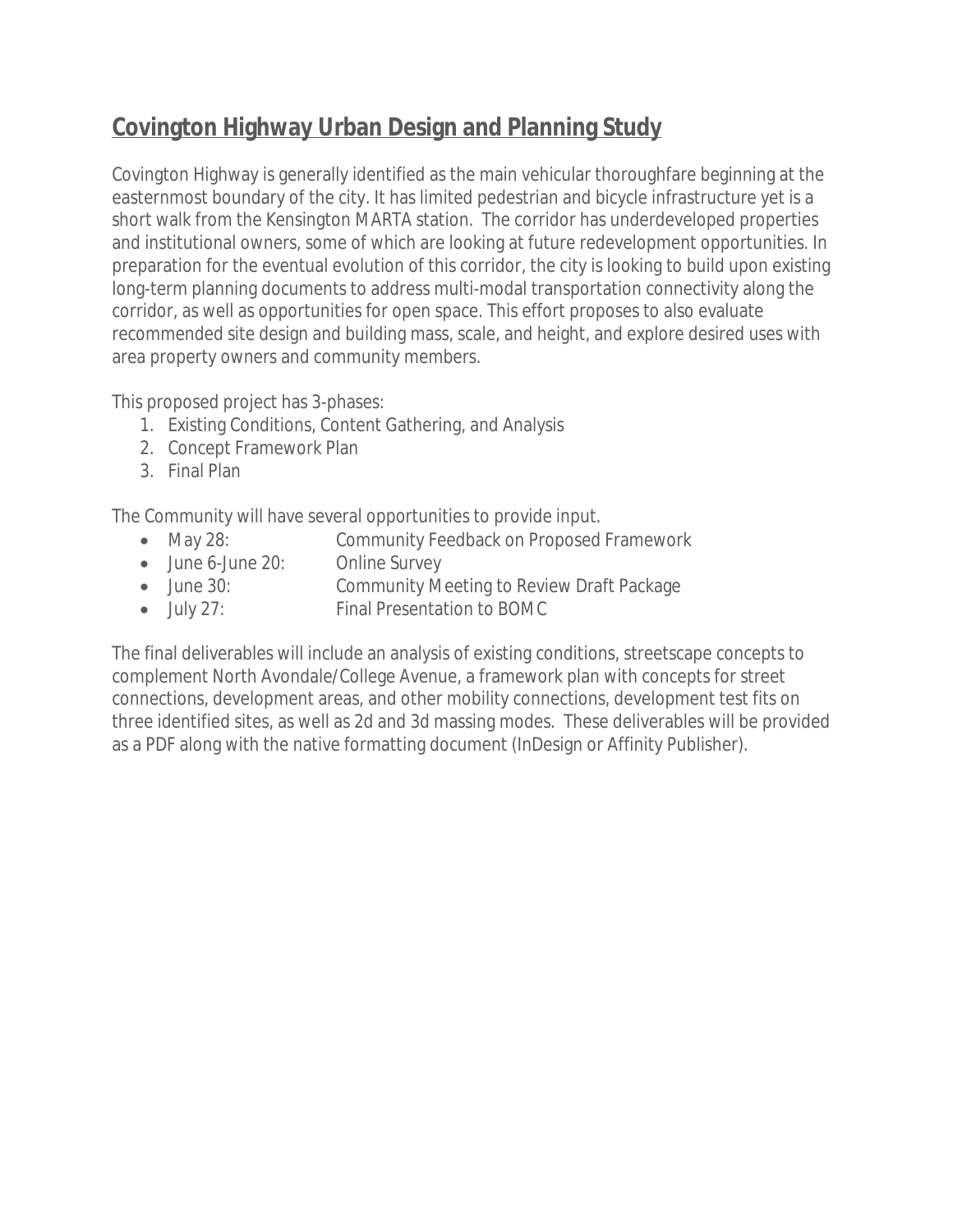## **Schedule**

Week of May 2

Existing Conditions / Initial Base Mapping

Week of May 9

- Finalize Existing Conditions, Findings
	- o Analysis and constraints for new street connections, development, mobility
	- o Existing Covington Highway Streetscape Conditions / 3d Graphics
- **May 11: Project Intent/Project Intro (City to do based on this document)**

## Week of May 16

- Streetscape Concept Options
- Framework Plan Concept Options
- Virtual Internal Work session to discuss concepts with city staff prep for 28th (end of week) -

Week of May 23

• Open House with other projects (May 28<sup>th</sup>)

Week of May 30

- Finalize framework and streetscape concepts
- Initial test fits
- Potential meeting with any property owners regarding framework? (ie Decatur Methodist, Avondale Baptist, American Legion) City will meet with LAS and property owners.
- Advanced schemes

Week of June 6

- Continued potential meetings with any property owners regarding framework (ie Decatur Methodist, Avondale Baptist, American Legion)
- Online survey about uses (city will collaborate with LAS team to develop questions. City will build and run survey)
- Internal Virtual Meeting to review test fits/options

Week of June 20

• City closes out the survey and delivers results

Week of June 25

• Internal virtual meeting to review and prep for a community meeting • Community meeting to review Test Fits and Survey Results (June 30)

## Week of July 25

- Internal review with City staff
- Final Package
- Final Presentation to BOMC (July 27) LAS present
- **•** Virtual Meetings
- In person meetings